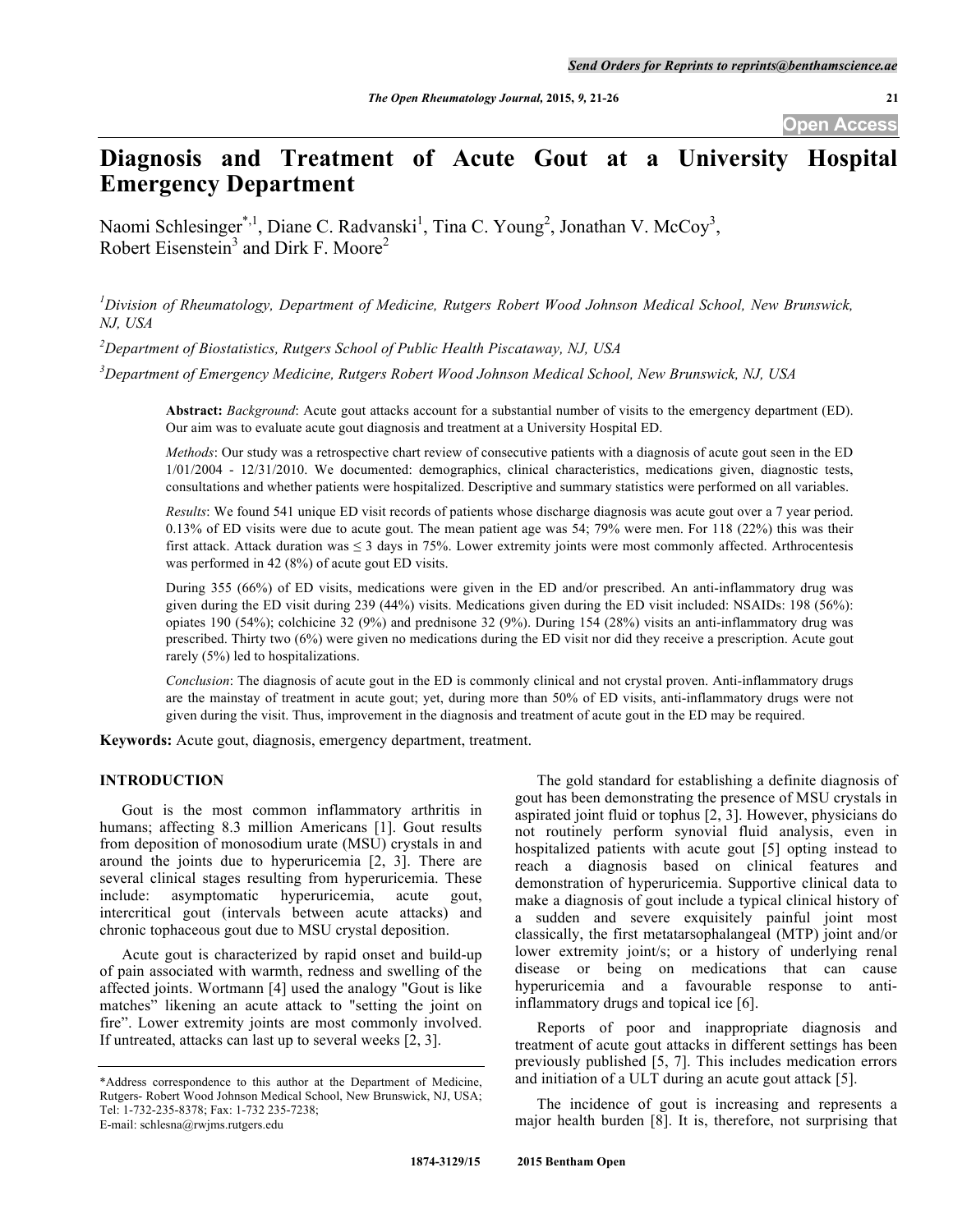gout attacks account for a substantial number of ED visits [9]. Using the National ED Sample (NEDS) data Garg *et al*. [10] reported gout related healthcare utilization in United States EDs from 2006 through 2008. Acute gout was the primary reason for 168,410 ED visits in 2006, 171,743 visits in 2007, and 174,823 visits in 2008 (0.2% of all ED visits annually) [10].

Our aim was to evaluate diagnosis and treatment of acute gout at a University Hospital ED.

## **METHODS**

#### **Patient Selection**

Our study was an IRB-approved retrospective chart review of consecutive patient visits diagnosed at discharge from a university-based ED with acute gout who were seen between 1/01/2004 and 12/31/2010. Included in the study were all patients seen in the ED, by emergency medicine faculty during the study period with a discharge diagnosis of acute gout.

We used methodological strategies to enhance validity, reproducibility and overall quality of data collected from the ED medical records in accordance with Gilbert's recommendations [11]. Emergency room electronic charts were printed out. The abstractors were the leading author (NS) and a Research assistant (DR). Charts were assigned a de-identified number. Variables were precisely defined; standardized abstraction forms were used for data collection; periodic meetings were held to review questions regarding data abstraction. A subsample of charts abstracted by the senior author was compared with the abstraction of the Research assistant.

#### **Variable Definition**

Variables included were: gender, age, race, systolic and diastolic blood pressures, history of hypertension, diabetes mellitus, history of gout, history of heart disease, medications given during the ED visit and those given as a prescription, consultations requested, physician assistant involvement, patient reported running out of medications, number of joints involved, attack duration, presence of tophi, diagnostic tests including: joint aspirations, x-rays, blood work, consultations and hospitalizations.

Descriptive and summary statistics were performed on all variables. Continuous variables were compared using linear regression and categorical variable were assessed using chi square tests. Sensitivity analysis and exploratory data analysis were performed where applicable.

#### **RESULTS**

We found 541 unique ED visits of patients whose discharge diagnosis was acute gout over a 7 year period. The ED volume during the study period was: 418,937 patients. Thus 0.13% of ED visits were due to acute gout. The mean patient age was 54 (range: 20-96); 425 (79%) were males. Recorded comorbidities included: hypertension in 225 (43%), diabetes mellitus in 96 (18%) and heart disease in 85 (16%). For 118 (22%) patient visits this was their first gout attack while 391 (77.3%) had a prior attack. Of those with prior attacks, 130 (24%) had  $\geq$ 1 attacks in the past year. In 75% of ED visits duration of attack was  $\leq$  3 days (4.30  $\pm$  SD 6.83 days). The most commonly affected joints were those of the lower extremities: first metatarsophalangeal (MTP)  $(n=243)$ , feet  $(n=54)$  and knees  $(n=108)$ . The mean number of involved joints was  $1.4 \ (\pm \ SD \ 1.046)$ .

Arthrocentesis of a knee was performed in 42 (8%) of acute gout ED visits. MSU crystals were found in 29 (5%). Plain x-rays were done during 196 (36%) of acute gout ED visits. The radiological reading was: normal in 161 (82%); osteoarthritis (OA) in 27 (14%); fracture in 2 (1%) and not recorded in 6 (3%). Seventy two (13%) had blood drawn during the ED visit. Probability of having a blood draw increased with age  $(p<.0001)$ . Serum urate (SU) levels were checked in 72 (13%).

Consultations were requested during 55 (10%) of ED visits: 22 (40%) orthopedic, 12 (21.8%) rheumatologic, 17 (30.9%) other services. Consultations were significantly more likely in older patients, when more joints were involved (p=0.003), and when there was  $\geq 1$  comorbidity  $(p=0.03)$ .

Medications were given during the ED visit in 355 (66%) visits (Fig. **1**). Medications included: NSAIDs: 198 (56%)



**Fig. (1).** Numbers and percentages of patients receiving treatment in the ED. Patients receiving medication and a prescription are denoted by "ED + RX"; patients receiving a prescription only are denoted by "RX only"; patients receiving medication only are denoted by "ED only"; and patients receiving neither medication nor a prescription are denoted by "Neither".

ketorolac 69 (19%); indomethacin 66 (19%); ibuprofen 49  $(14%)$  and naproxen 11 (3%); opiates 190 (54%); colchicine 32 (9%) and prednisone 32 (9%). Combination therapy was given during 92 (17%) of visits. Combinations included: an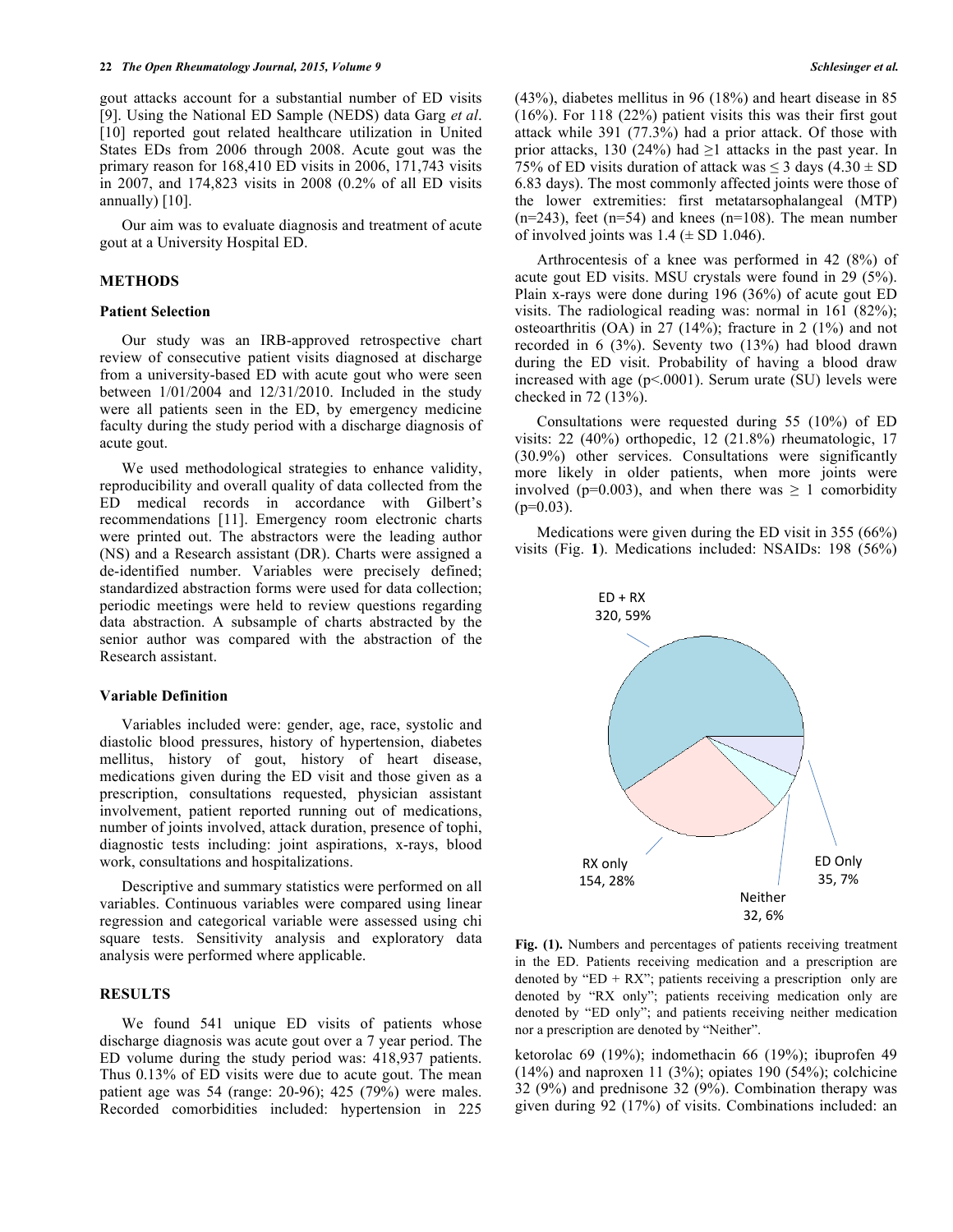NSAID plus oxycodone/acetaminophen in 36 (10%); an NSAID plus colchicine in 13 (4%) and prednisone plus oxycodone/acetaminophen in 11 (3%). No corticosteroid injections were documented to have been given in the ED. One hundred fifty-four (28%) not given medications during their ED visit were given a prescription. Thirty two (6%) were given no medications during the ED visit nor did they receive a prescription. During 72 (13%) of visits, the patient reported being on colchicine prophylaxis. Patients on colchicine prophylaxis were significantly more likely to receive treatment with colchicine for their acute attack than those not receiving prophylaxis (p=0.005).

As shown in Table **1**, patients were given antiinflammatory drugs (AID) either in the ED, as a prescription, or both, or neither. An anti-inflammatory drug was given during 239 (44%) of visits (Fig. **2**) and 408 (75%) given an anti-inflammatory drug prescription. Two hundred and sixteen (40%) were given an anti-inflammatory drug in the ED and a prescription. 110 (20%) were not given an antiinflammatory drug in the ED nor did they receive a prescription. Patients receiving anti-inflammatory drugs were younger (p=0.0008) and had a shorter attack duration prior to being seen in the ED (p=0.0329). One hundred and ninety (35%) were given an opiate (oxycodone/ acetaminophen) during the ED visit and 282 (52%) a prescription for opiates. A change in urate lowering drugs (ULDs) (allopurinol and febuxostat) prescribing occurred in 7 (1%) of 541 ED visits. ULDs were started during 2 visits and stopped during 5 visits.



**Fig. (2).** Numbers and percentages of patients given antiinflammatory drugs (AID) or prescriptions for an acute gout attack. Patients receiving both AID and a prescription are denoted by "ED & RX"; patients receiving a prescription only are denoted by "RX"; patients receiving AID only are denoted by "ED only"; and patients receiving neither are denoted by "Neither."

Seventy five (14%) had their GFR (glomerular filtration rate) measured during the ED visit. Of 362 (66.7%) patients given NSAIDs, 33 (9.1%) had their GFR measured (4: GFR  $< 30 \text{ mL/min}/1.73 \text{ m}^2$  5: GFR 30-59 mL/min/1.73 m<sup>2</sup> in 4 patient visits). Those who received NSAIDs were less likely to have their GFR measured compared to those who didn't receive NSAIDs (p<.0001). Of 85 (15.7%) patients given

colchicine, 5 (6%) had GFR checked (1: GFR 30-59 mL/min/1.73 m<sup>2</sup>; 4: GFR  $\geq 60$  mL/min/1.73 m<sup>2</sup>). Those who received colchicine were less likely to have GFR measured compared to those who did not receive colchicine (p=0.02). Twenty five (5%) of acute gout ED visits ended in a hospitalization. In most hospitalizations (19; 76%), the admitting diagnosis was acute gout.

#### **DISCUSSION**

We report the diagnosis and treatment of acute gout in a large series of 541 consecutive ED visits over a 7 year period. In this study, the diagnosis of gout was clinical in most patients. Arthrocentesis was rarely performed and when it was performed, it was done in knees of patients some suspected to have septic joint. In our study MSU crystals were rarely observed (5%). The rarity of making a crystal diagnosis in patients suspected of having acute gout is consistent with other reports in the literature [12]. In Choi *et al.*'s study published in the New England Journal of Medicine only 11 percent of patients underwent arthrocentesis and only 65 percent of those were reported as having MSU crystals in the synovial fluid. Thus, only 7 percent of patients in their study had evidence of MSU crystals to confirm gouty arthritis, similar to the number found in our study. Clinical diagnosis is not optimal. Obtaining a definite diagnosis of gout *via* the gold standard of finding MSU crystals in the synovial fluid or tophaceous material is preferred [13, 14]. This is most important in patients for whom this is the first gout attack. However, it is important to note that, no studies have compared cost and outcome of crystal-proven diagnosis *versus* clinical diagnosis in determining the outcome of care.

In the ED, plain x-rays of joints, were commonly performed (36%), however, they have a low sensitivity for gout and are rarely beneficial in its diagnosis. Most x-rays (85%) were read as normal and none had findings suggestive of gout. Nevertheless, the x-rays may have been performed in some patients due to concerns for an alternate diagnosis such as osteomyelitis especially in older patients and in patients with multiple comorbidities, since we found the ordering rates to be significantly higher in those patients.

Consultations were requested in a minority (10%) of acute gout patients presenting to the ED and rarely from the rheumatology service. A previous study showed that rheumatology consultations in the inpatient setting improved the treatment of acute gout [15]. As expected, consultations were significantly more frequent in sicker, older patients with more joints involved  $(p=0.003)$ , and among patients with more than one comorbidity (p=0.036).

Checking the serum urate (SU) level during an acute attack should be reserved until after the resolution of a gout attack, as was the case in most patients seen in the ED for acute gout, since SU levels are often within the normal range during an acute attack [16] due to acute uricosuria that accompanies Interleukin (IL)-1 and IL-6 mediated gouty inflammation. In this study, SU levels were measured during 13% of acute gout ED visits, similarly to the rate observed in Garg's study (16%) [10]. This study retrospectively reviewed electronic records of ED patients who visited the ED, therefore, we do not have data on previous or recent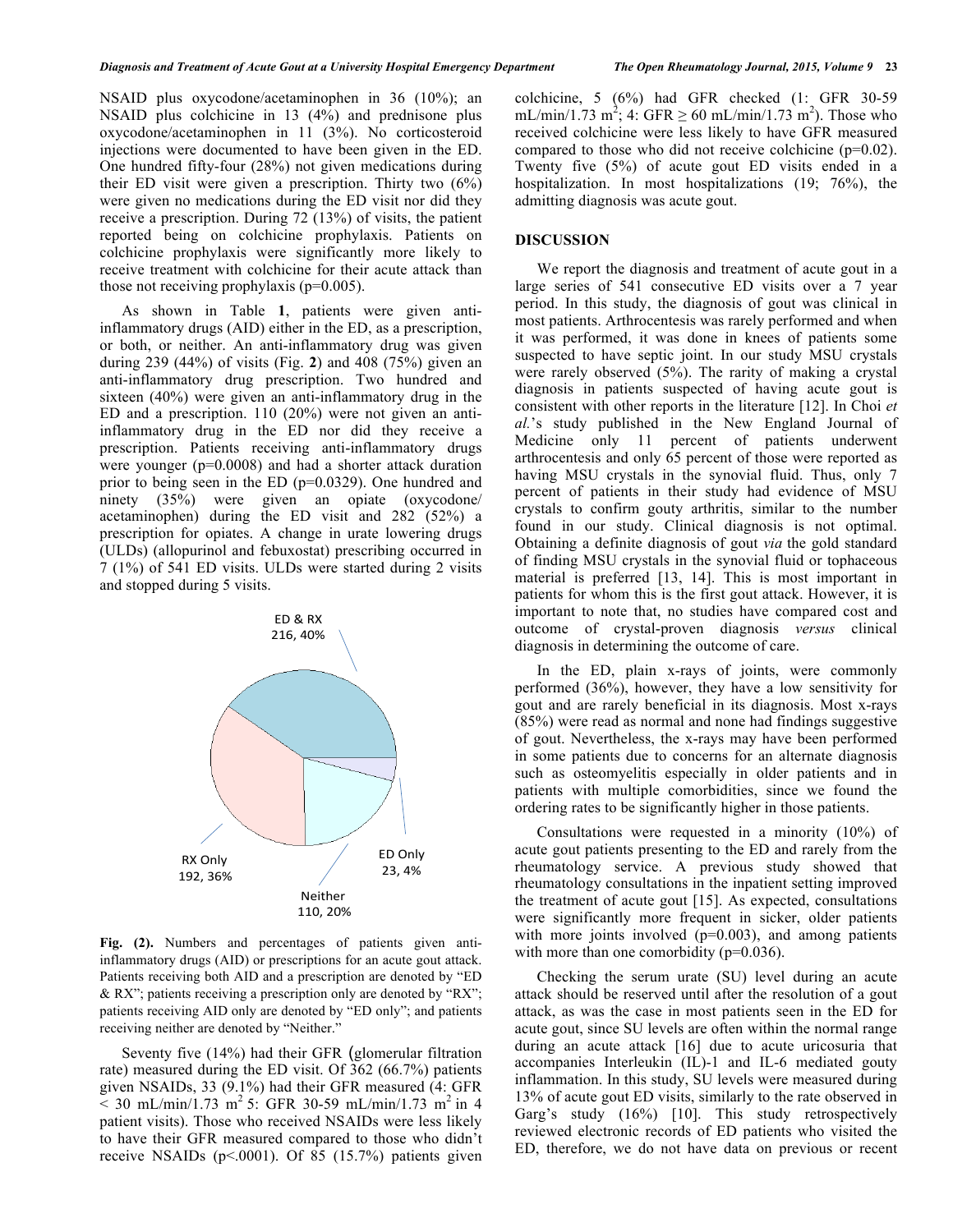| Schlesinger et al. |  |  |  |  |  |
|--------------------|--|--|--|--|--|
|--------------------|--|--|--|--|--|

| Table 1. | <b>Demographics and Patient Comorbidities.</b> |  |
|----------|------------------------------------------------|--|
|          |                                                |  |

| Variable                             | <b>Total</b>                        | <b>Given AID in ED</b><br>and as Rx (Both) | <b>Given AID in ED</b><br>Only or as Rx Only | Given non-AID in<br>ED and/or as Rx | Given<br>No Drug | p-Value |  |  |  |
|--------------------------------------|-------------------------------------|--------------------------------------------|----------------------------------------------|-------------------------------------|------------------|---------|--|--|--|
| Total                                | 541                                 | 216 (39.9%)                                | 215 (39.7%)                                  | 78 (14.4%)                          | $32(5.9\%)$      |         |  |  |  |
| Gender                               |                                     |                                            |                                              |                                     |                  |         |  |  |  |
| $\mathbf N$                          | 541                                 | 216                                        | 215                                          | 78                                  | 32               | 0.3454  |  |  |  |
| Male                                 | 425 (78.6%)                         | 173 (80.1%)                                | 167 (77.7%)                                  | 63 (80.8%)                          | 22 (68.7%)       |         |  |  |  |
| Female                               | $116(21.4\%)$                       | 43 (19.9%)                                 | 48 (22.3%)                                   | $15(19.2\%)$                        | $10(31.3\%)$     |         |  |  |  |
| Age                                  |                                     |                                            |                                              |                                     |                  |         |  |  |  |
| N                                    | 541                                 | 216                                        | 192                                          | 78                                  | 32               |         |  |  |  |
| Mean (SD)                            | 54.43 (15.545)                      | 51.68 (14.999)                             | 55.24 (15.428)                               | 58.23 (15.214)                      | 58.31 (17.938)   | < 0.001 |  |  |  |
| Min; Median; Max                     | 20:54:96                            | 21; 50; 96                                 | 22; 55; 93                                   | 26; 61; 85                          | 20; 55; 85       |         |  |  |  |
| <b>Presence of Diabetes Mellitus</b> |                                     |                                            |                                              |                                     |                  |         |  |  |  |
| $\mathbf N$                          | 540                                 | 215                                        | 215                                          | 78                                  | 32               | 0.5212  |  |  |  |
| Yes                                  | 96 (17.8%)                          | 34 (15.8%)                                 | 42 (19.5%)                                   | 14(18.%)                            | $6(18.8\%)$      |         |  |  |  |
| N <sub>0</sub>                       | 444 (82.2%)                         | 181 (84.2%)                                | 173 (80.5%)                                  | $64(82,\%)$                         | 26(81.3%)        |         |  |  |  |
| <b>Presence of Hypertension</b>      |                                     |                                            |                                              |                                     |                  |         |  |  |  |
| N                                    | 529                                 | 211                                        | 209                                          | 78                                  | 31               | 0.0017  |  |  |  |
| Yes                                  | 225 (42.5%)                         | 74 (35.1%)                                 | 93 (44.5%)                                   | 41 (52.6%)                          | $17(54.8\%)$     |         |  |  |  |
| No                                   | 304 (57.5%)                         | 137 (64.9%)                                | 116 (55.5%)                                  | 37 (47.4%)                          | 14 (45.2%)       |         |  |  |  |
| <b>Presence of Heart Disease</b>     |                                     |                                            |                                              |                                     |                  |         |  |  |  |
| N                                    | 524                                 | 209                                        | 207                                          | 78                                  | 30               |         |  |  |  |
| Yes                                  | 85 (16.2%)                          | $27(12.9\%)$                               | 37 (17.9%)                                   | $16(20.5\%)$                        | 5(16.7%)         | 0.1528  |  |  |  |
| No                                   | 439 (83.8%)                         | 182 (87.1%)                                | $170(82.1\%)$                                | 62(79.5%)                           | $25(83.3\%)$     |         |  |  |  |
| <b>Presence of Any Comorbidity</b>   |                                     |                                            |                                              |                                     |                  |         |  |  |  |
| N                                    | 540                                 | 215                                        | 215                                          | 78                                  | 32               |         |  |  |  |
| Yes                                  | 267 (49.4%)                         | 93 (43.3%)                                 | $111(51.6\%)$                                | 46 (59%)                            | $17(53.1\%)$     | 0.0228  |  |  |  |
| No                                   | 273 (50.6%)                         | 122(56.7%)                                 | $104(48.4\%)$                                | 32(41%)                             | $15(46.9\%)$     |         |  |  |  |
|                                      | <b>Patient Reported Diet Change</b> |                                            |                                              |                                     |                  |         |  |  |  |
| N                                    | 541                                 | 216                                        | 215                                          | 78                                  | 32               | 0.2135  |  |  |  |
| Yes                                  | $22(4.1\%)$                         | $10(4.6\%)$                                | $10(4.7\%)$                                  | $2(2.6\%)$                          | $0(0\%)$         |         |  |  |  |
| No                                   | 519 (95.9%)                         | 206 (95.4%)                                | 205 (95.3%)                                  | 76 (97.4%)                          | 32 (100%)        |         |  |  |  |

Ethnicity not included since reported in less than 10%.

arthrocentesis, SU levels and GFR or creatinine levels. The issue of SU level measurements, especially when hyperuricemia is found, underscores the importance of viewing gout as a chronic disease and not just treating the acute attack. We would never release a patient who came in with a severe hyperoglycemic episode without attempting to ensure further follow-up for their diabetes mellitus; nor should we do so in the acute gout patient.

Health services research has shown that the number of ED visits due to disease exacerbations may be indicative of sub-optimal chronic disease management and poor treatment adherence [17, 18]. In our study, sub-optimal chronic gout treatment including under-use and sub-optimal dosing of ULDs as well as infrequent use of chronic colchicine (13%)

and/or NSAIDs (19%) for prophylaxis are suspected to have contributed to recurrent ED visits.

The goal of treatment of acute gout is prompt and safe termination of pain and inflammation. Anti-inflammatory drugs are the mainstay of treatment for an acute attack [19]. The most important determinant of therapeutic success is how soon treatment was started and that adequate dosing and duration of treatment was given. First-line anti-inflammatory drugs for the treatment of acute gout include oral colchicine, NSAIDs and corticosteroids [20], yet during over half (56%) of acute gout ED visits, anti-inflammatory drugs were not given. It may be that some of the patients tried taking NSAIDs without relief prior to their ED visit. Furthermore, 20% of acute gout visits ended without being given an anti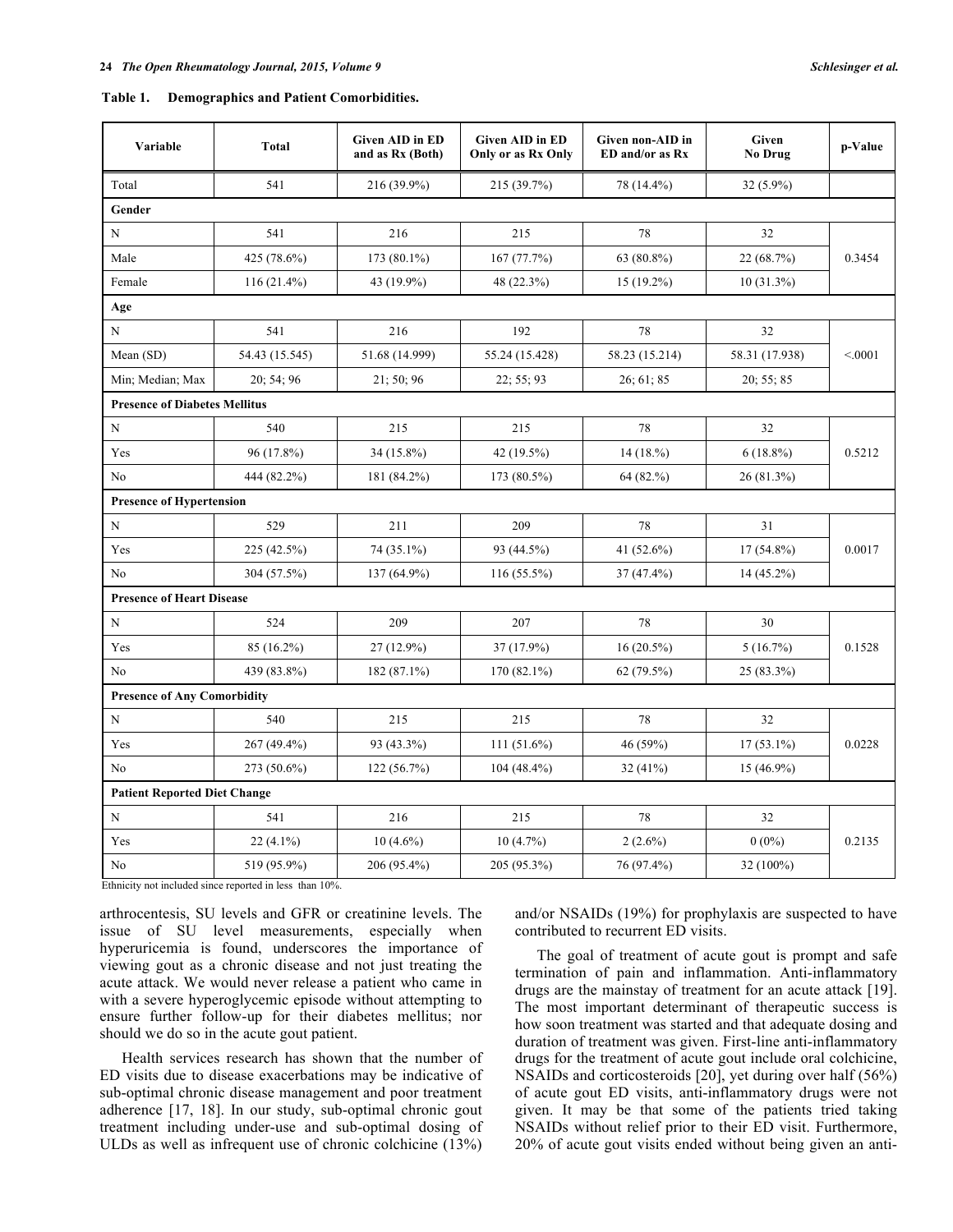inflammatory drug in neither the ED or as a prescription while 6% were not given medications at all. It is possible, that patients were given recommendations for medications that were not documented in the charts and that in some patients the attack had already peaked and was declining. Colchicine was infrequently utilized in the ED (given in only 9% of acute gout visits). The potential toxicity of colchicine may have led to it rarely being used for acute gout in the ED even prior to the US colchicine controversy [21]. In addition, the high prevalence of comorbidities in patients with gout may have limited the use of NSAIDs and colchicine in the ED.

Combination of colchicine and NSAIDs was suggested for severe or unresponsive attacks by the recent ACR guidelines [20]. Combination anti-inflammatory treatment was previously reported as being used by 50%-64% of rheumatologists [5, 22]. In our study, combination treatment was used during 17% of ED patient visits. In most (76%) of ED visits where combination treatment was given an opiate was used in combination with an NSAID or prednisone. However, there is little evidence to support combination treatment with opiates when treating an acute gout attack.

Our study has several strengths. Most importantly, it reflects current practice and is a large ED-based cohort with over 500 ED acute gout visits and a long study duration of 7 years. There are several limitations to this study including its retrospective design, single-center site and the reliance on a clinical diagnosis of gout by the ED physicians (the diagnosis was rarely crystal proven), which may have led to some missed cases of acute gout or other diagnoses established on follow-up visits. While gout features identified by the Delphi Exercise by Prowse *et al*. [23], are a first step in establishing new gout classification criteria and, may help identify which patients better fit key gout features; ours is a retrospective study completed prior to Prower's publication, lacking some of the needed documentation. In addition, due to the retrospective nature of the study design, the study may have lacked documentation regarding of what drugs patients had tried prior to arriving at the ED and whether patients were instructed to use over the counter antiinflammatory medications when discharged from the ED.

The ED is a hectic, environment where patients present with high-acuity illness. ED physicians may be pressured to decrease ED length of stay [24] and may de-prioritize treatment of acute gout due to concerns about treating patients with more life-threatening conditions, although many times less ill patients are managed *via* a different work flow than more acute patients. This might explain the judicious use of opiates in acute gout. Opiates comprised approximately half of medications given during the ED visit and as prescriptions; however, use of analgesia alone does not treat underlying gout inflammation. Furthermore, there may be a perception that many patients presenting to the ED for pain control would not be satisfied with solely a prescription for medication that is already available to them over the counter, such as NSAIDs. Studies are needed to assess the use of opiates in the treatment of acute gout.

In conclusion, the diagnosis of acute gout in the ED is commonly clinical and not crystal proven. Antiinflammatory drugs are the mainstay of treatment in acute gout; yet, during more than 50% of ED visits, antiinflammatory drugs were not given during the visit. Thus, improvement in the diagnosis and treatment of acute gout in the ED may be required.

#### **CONFLICT OF INTEREST**

Naomi Schlesinger, MD: Grants: Novartis; Advisory boards: Novartis, Takeda, Sobi; Speakers bureau: Novartis, Takeda; Consultant: Novartis, Sobi, BMS.

Diane C. Radvanski, MS: Grant Novartis.

Tina C. Young, MS, DrPH(c): Currently an employee of BMS (employment with Bristol-Myers Squibb began after completion of the work in this manuscript).

Jonathan V. McCoy, MD: None.

Robert Eisenstein, MD: Grant Novartis.

Dirk F. Moore, PhD: No disclosures.

#### **ACKNOWLEDGEMENTS**

Funding for this investigator initiated research provided by Novartis Pharmaceuticals Corporation. The funding organization had no role in the design and conduct of the study; data collection; analysis and interpretation of the data; or preparation or approval of the manuscript.

#### **REFERENCES**

- [1] Zhu Y, Pandya B, Choi H. Prevalence of hyperuricemia in the US general population: the National Health and Nutrition Examination Survey (NHANES) 1999-2008. Arthritis Rheum 2011; 63(10): 3136-41.
- [2] Schlesinger N. Diagnosis of gout. Minerva Med 2007; 98(6): 759- 67.
- [3] Schlesinger N. Diagnosis of gout: clinical, laboratory, and radiologic findings. Am J Manag Care 2005; 11(Suppl 15): 443-50; quiz 465-8.
- [4] Wortmann RL. Effective management of gout: an analogy. Am J Med 1998; 105: 513-4.
- [5] Petersel D, Schlesinger N. Treatment of acute gout in hospitalized patients. J Rheumatol 2007; 34: 1566-8.
- [6] Schlesinger N. Response to application of ice may help differentiate between gouty arthritis and other inflammatory arthritidies. J Clin Rheumatol 2006; 12: 275-6.
- [7] Neogi T, Hunter DJ, Chaisson CE, *et al*. Frequency and predictors of inappropriate management of recurrent gout attacks in a longitudinal study. J Rheumatol 2006; 33: 104-9.
- [8] Wallace KL, Riedel AA, Joseph-Ridge N, *et al*. Increasing prevalence of gout and hyperuricemia over 10 years among older adults in a managed care population. J Rheumatol 2004; 31(8): 1582-7.
- [9] Singh JA, Sarkin A, Shieh M, *et al*. Health care utilization in patients with gout. Semin Arthritis Rheum 2011; 40: 501-11.
- [10] Garg R, Sayles HR, Yu F, *et al*. Gout-related healthcare utilization in u.s. emergency departments, 2006 through 2008. Arthritis Care Res 2012; 65(4): 571-7.
- [11] Gilbert EH, Lowenstein SR, Koziol-McLain J, *et al*. Chart reviews in emergency medicine research: where are the methods? Ann Emerg Med 1996; 27(3): 305-8.
- [12] Choi HK, Atkinson K, Karlson EW, Willett WC, Curhan G. Purine-rich foods, dairy and protein intake, and the risk of gout in men. N Engl J Med 2004; 350: 1093-103.
- [13] Malik A, Schumacher HR, Dinnella JE, Clayburne GM. Clinical diagnostic criteria for gout: comparison with the gold standard of synovial fluid crystal analysis. J Clin Rheumatol 2009; 15(1): 22-4.
- [14] Janssens HJEM, Janssen M, van de Lisdonk EH, van Riel PLCM, van Weel C. Limited validity of the American College of Rheumatology criteria for classifying patients with gout in primary care. Ann Rheum Dis 2010; 69: 1097-102.